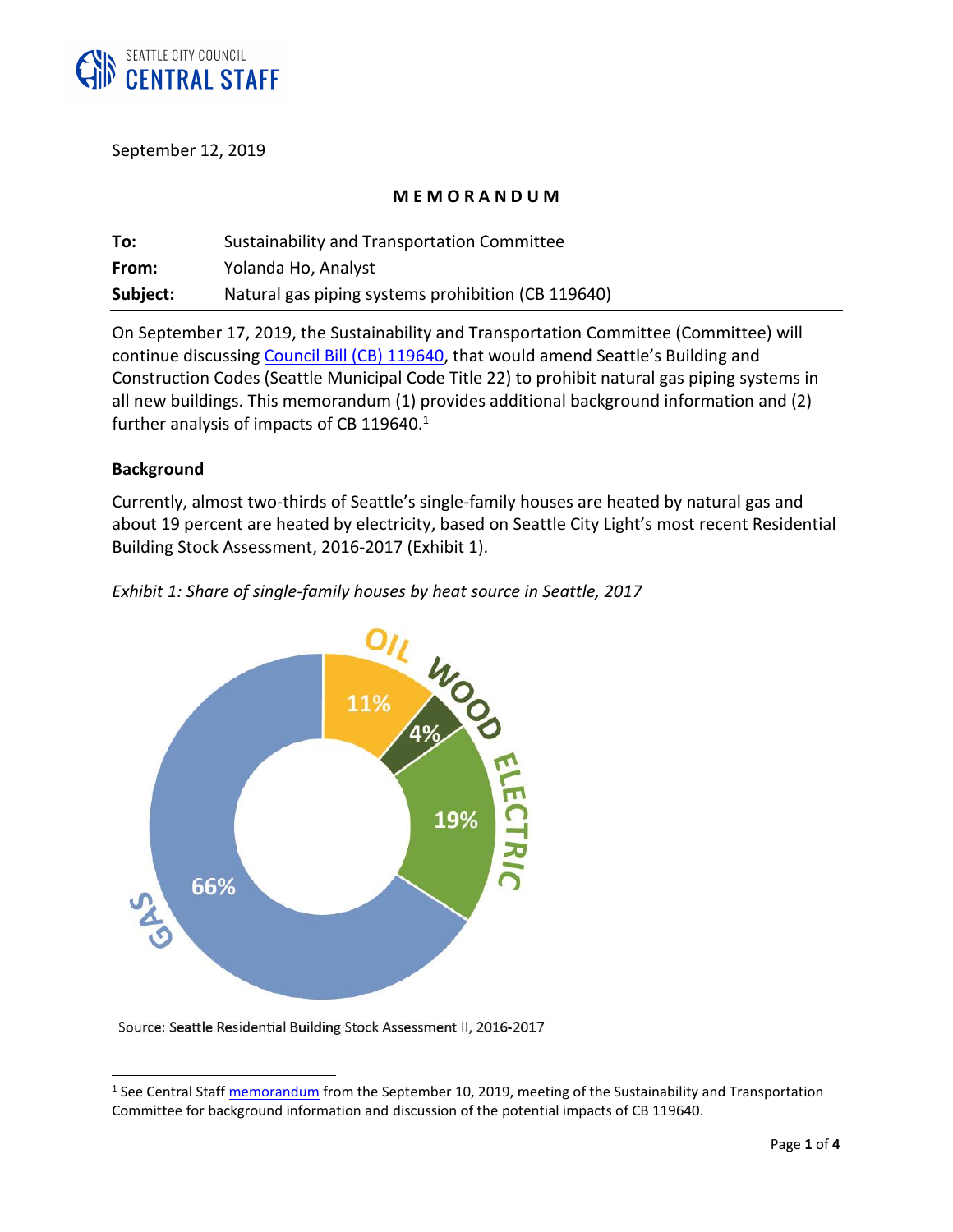A growing share of single-family homes have been constructed with electric heating systems in recent years. In 2008, only 9 percent of new single-family homes used electricity for heat, whereas 91 percent of used natural gas; in 2018, 65 percent of new single-family homes used electricity for heat and 33 percent used natural gas (Exhibit 2).



*Exhibit 2: Share of single-family houses in Seattle by heat source and year of construction*

Of Seattle's greenhouse gas (GHG) emissions from buildings, the direct combustion of natural gas accounted for 71 percent of the total (Exhibit 3). The second greatest source of emissions is from the use of natural gas to create steam, which heats buildings connected to a district energy system. District energy systems are comprised of a central plant connected to a network of underground pipes that pump steam, hot water, and/or chilled water to multiple buildings in an area such as a downtown district, college or hospital campus. While these systems are more energy efficient than each building having its own boiler, they are still a large source of building emissions.

Source: King County Assessor, 2019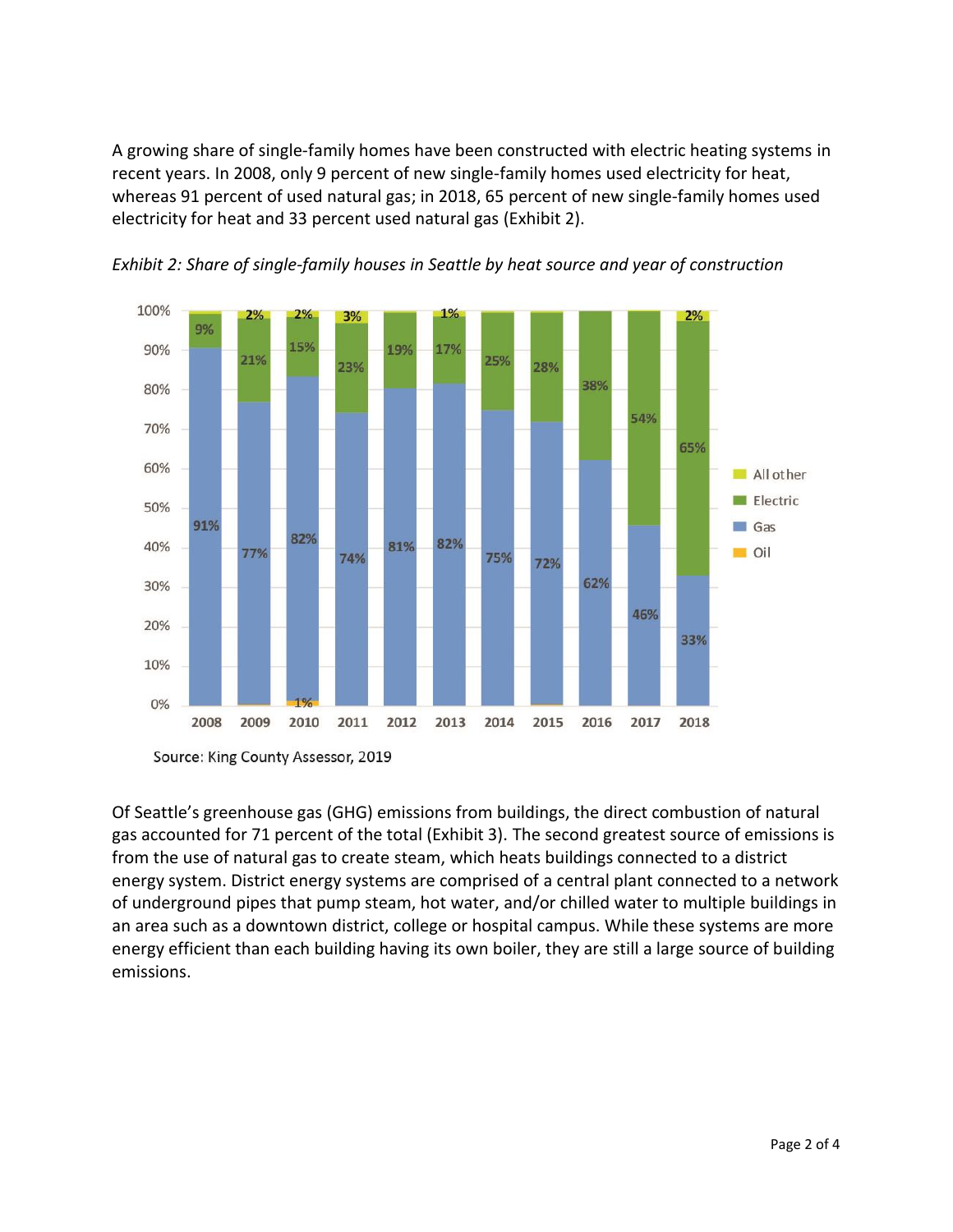



Note: Does not include Seattle City Light's carbon offsets Source: 2016 Seattle Community Greenhouse Gas inventory

## **Impacts of CB 119640**

## Greenhouse Gas Emissions

The Office of Sustainability and Environment conducted an analysis of the impacts of this legislation on Seattle's GHG emissions. Assuming that all new residential and commercial buildings are heated using electricity beginning in 2021, the reductions in GHG emissions using the 2008 baseline are estimated to be:

- 2.7 percent by 2025
- 4.6 percent by 2030
- 12.0 percent by 2050

 $\overline{a}$ 

The analytical model used to generate these findings does not account for all-electric buildings, however, so these projections underestimate the reductions in GHG emissions. The use of natural gas to heat buildings currently accounts for 50 percent of natural gas consumption in the residential sector and 33 percent in the commercial sector. <sup>2</sup> Additionally, the analysis assumes indirect emissions related to district energy systems will continue.

<sup>&</sup>lt;sup>2</sup> These findings use post-offset (i.e. carbon neutral) emissions for electricity and do not account for the phase out of heating oil, anticipated in 2029.